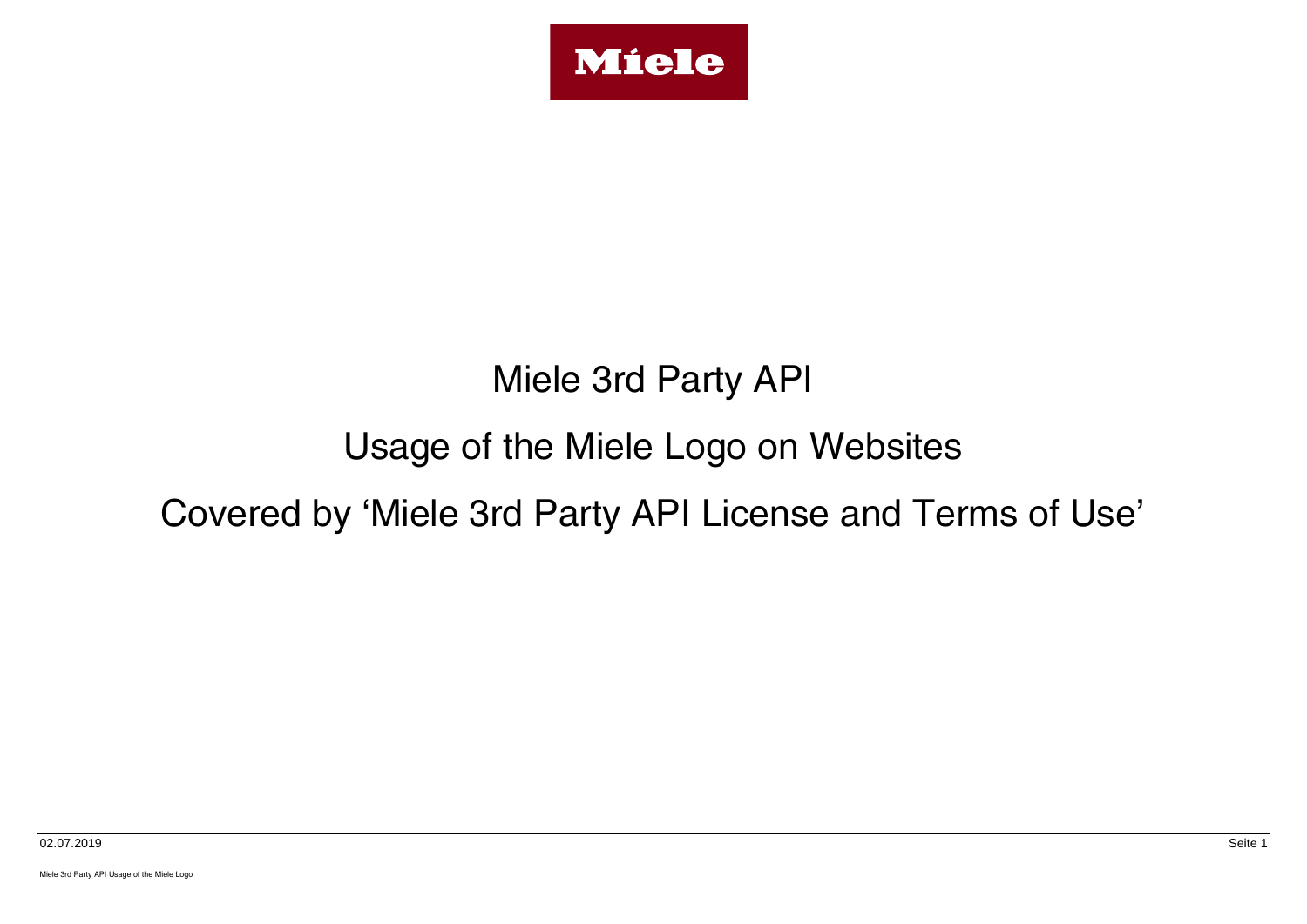

## Logo

**The Miele logo is our most valuable asset. Bold and widely recognisable, it gives our brand a distinctive profile.**

Our logo consists of a white wordmark on a quality seal in Miele Red. The size of the seal is fixed.



Red quality seal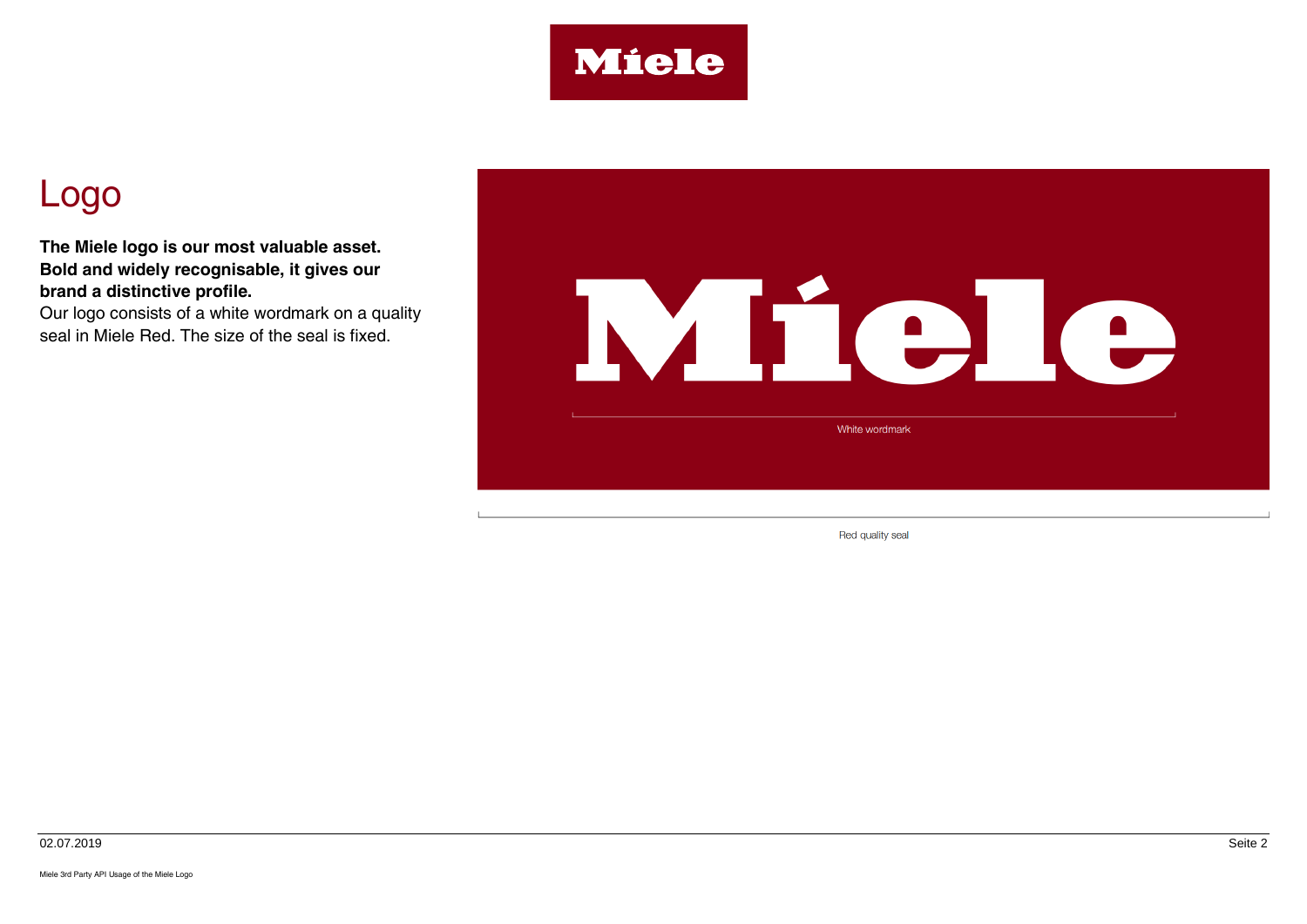

 $\vert 1 \vert$ 

## Logo Colors

#### **Distinctive and consistent**

- **1** The standard version of the Miele logo always features a white wordmark on the Miele Red quality seal. It is used across all touch points and on all background colours.
- **2** A secondary greyscale logo may be used in exceptional cases, such as special production situations or in media that do not allow for colour. Light and dark versions are available.

# Miele

 $\vert 2 \vert$ Miele Miele

|                 | <b>CMKY</b> | <b>RGB</b> | <b>PANTONE®</b> | <b>RAL</b> | <b>HKS</b> |
|-----------------|-------------|------------|-----------------|------------|------------|
| Miele Red       | 01100180135 | 1400020    | 704             | 3003       | 16         |
| Greyscale Light | 0000130     |            | Cool Gray 4     |            |            |
| Greyscale Dark  | 01010185    |            | Cool Gray 11    |            |            |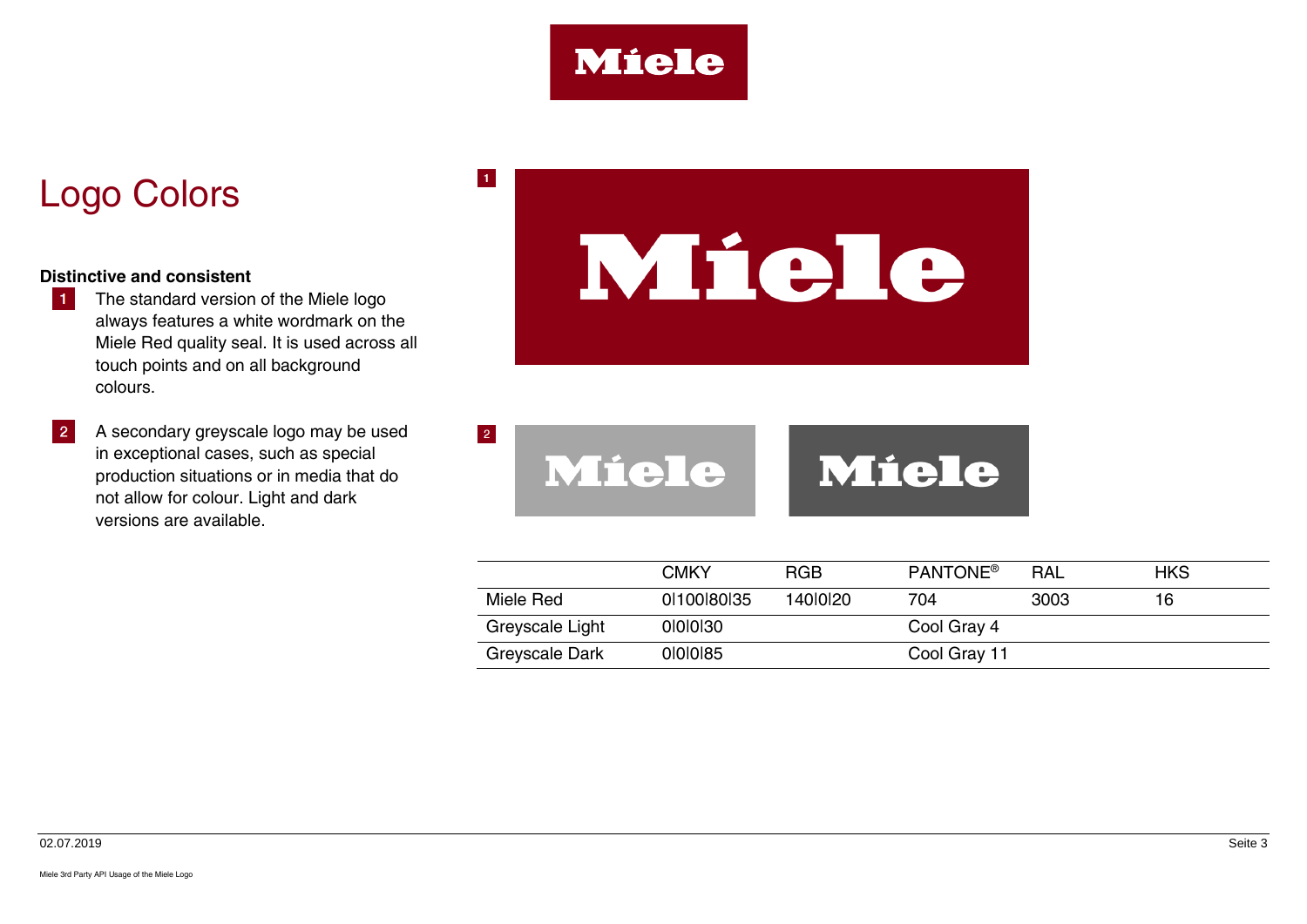

# Logo protection zone

#### **Giving the logo space**

The protection zone surrounding the logo allows the symbol to breathe, preventing any other elements from overlapping or detracting from its impact. This gives the logo a bold, premium look. The protection zone is based on the height of the "M" in the wordmark.

It's important to always observe the protection zone with every logo application. Be sure that it is always respected and never violated.

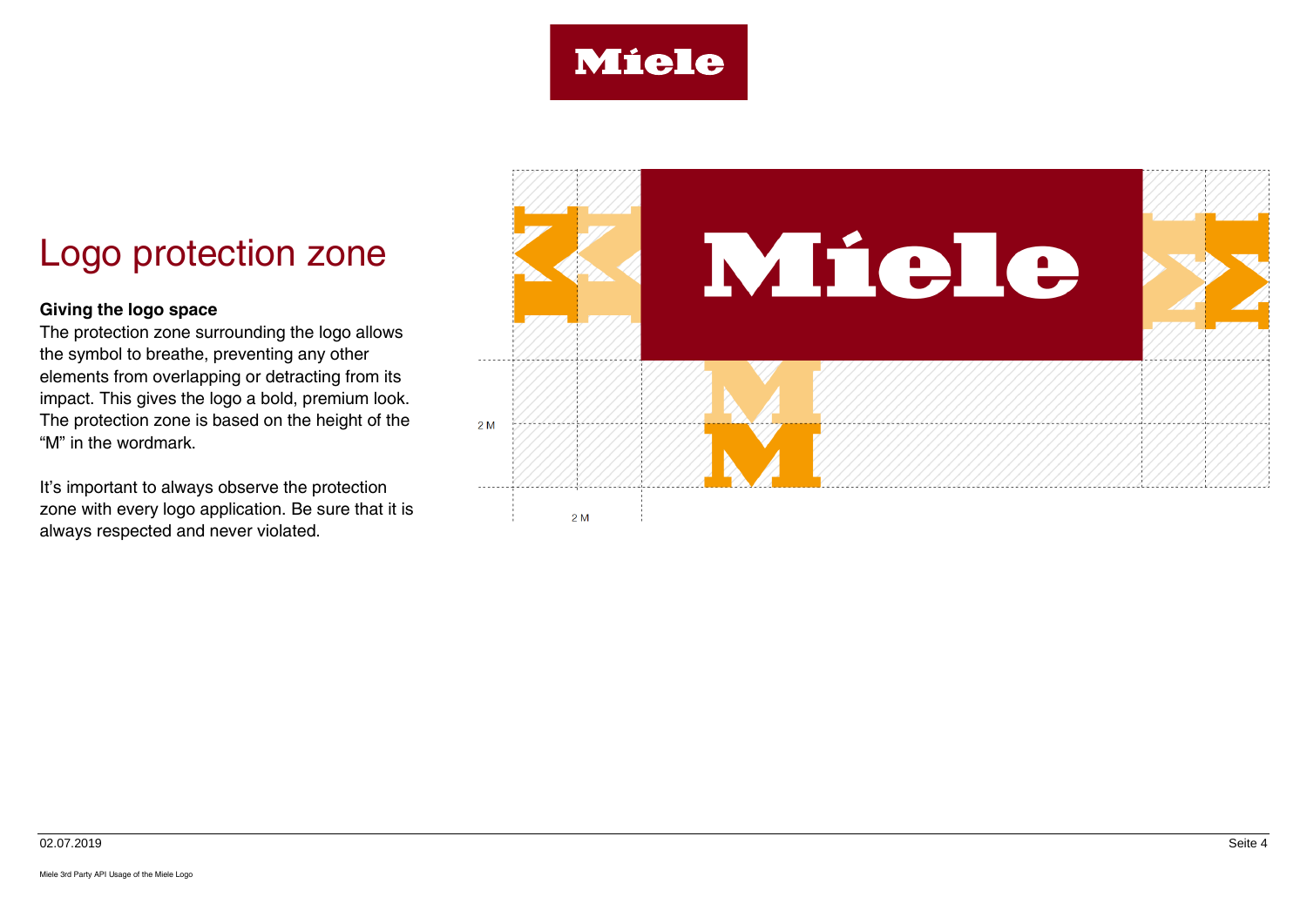

#### Centre-aligned logo on digital media applications

## Logo placement

**Centre-aligning the logo with the format edges** Our logo always looks as if it is hanging from the top margin of the format. It is centred horizontally.

The position at the top ensures the best possible brand recognition in all media touch points.

#### **Special case**

It is also possible to centre the logo within the format in exceptional cases.

| ۰<br>$\bullet$ $\qquad$ | $\bullet$    |  |
|-------------------------|--------------|--|
| <b>Miele</b>            | <b>Miele</b> |  |
|                         |              |  |
|                         |              |  |
|                         |              |  |
|                         |              |  |
|                         |              |  |
|                         |              |  |
|                         |              |  |
|                         |              |  |
|                         |              |  |
|                         |              |  |

Centre-aligned logo on print media applications

Miele

Special case

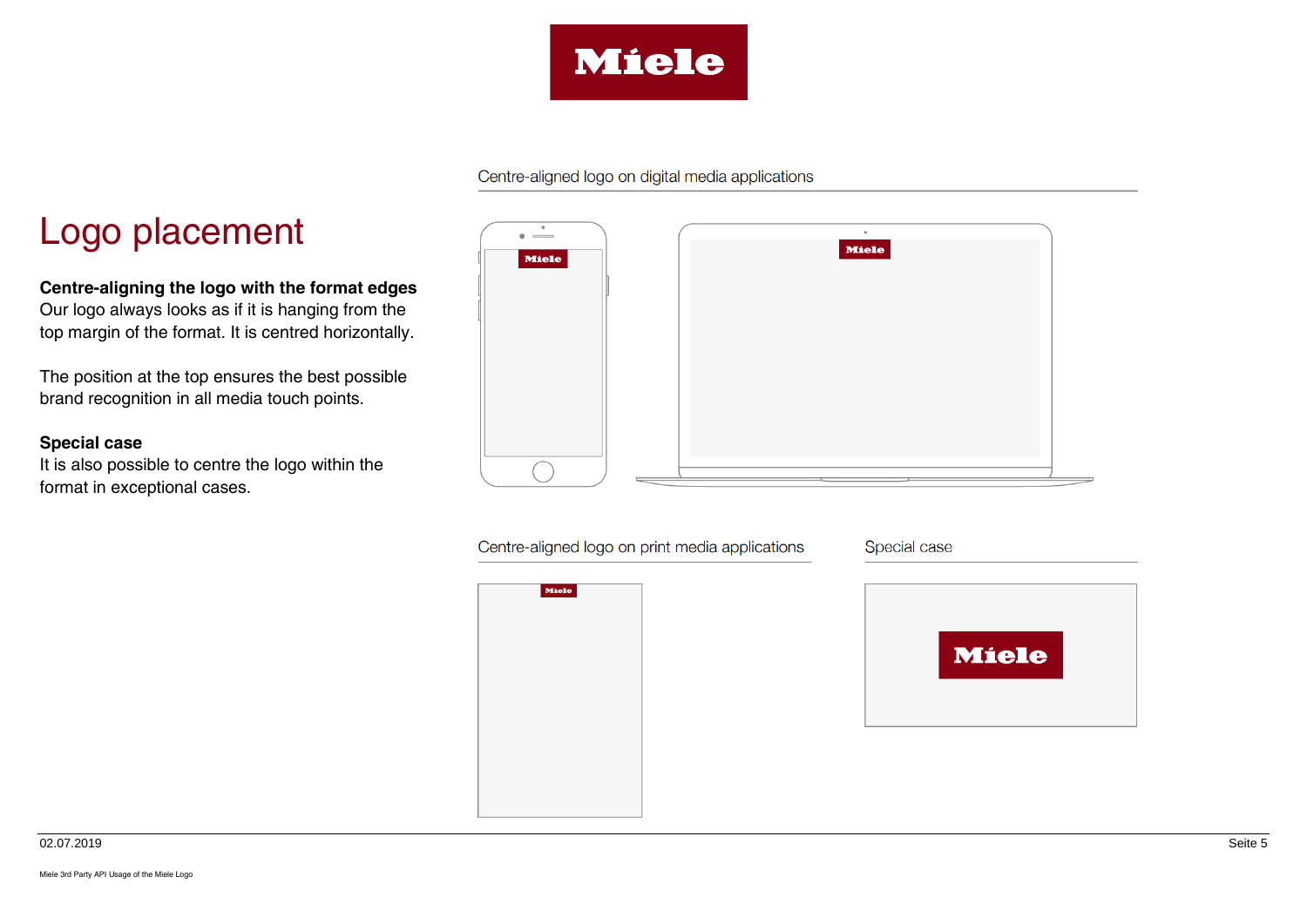

## Logo sizes

#### **A size for every format**

Please refer to the tables shown here to ensure the best possible logo appearance in every format. It's important to note the defined standards for each format – from out-of-home to the office.

The minimum logo size serves for orientation. Specifc sizes are defined for specifc media.

## **Miele**

Minimum size logo width On-screen: 70 px Print: 20 mm

#### Website

| <b>Screen width</b><br>(px) | Logo height<br>(px) |  |
|-----------------------------|---------------------|--|
| $\geq 1,200$                | 60                  |  |
| 768-1,199                   | 60                  |  |
| < 767                       | 40                  |  |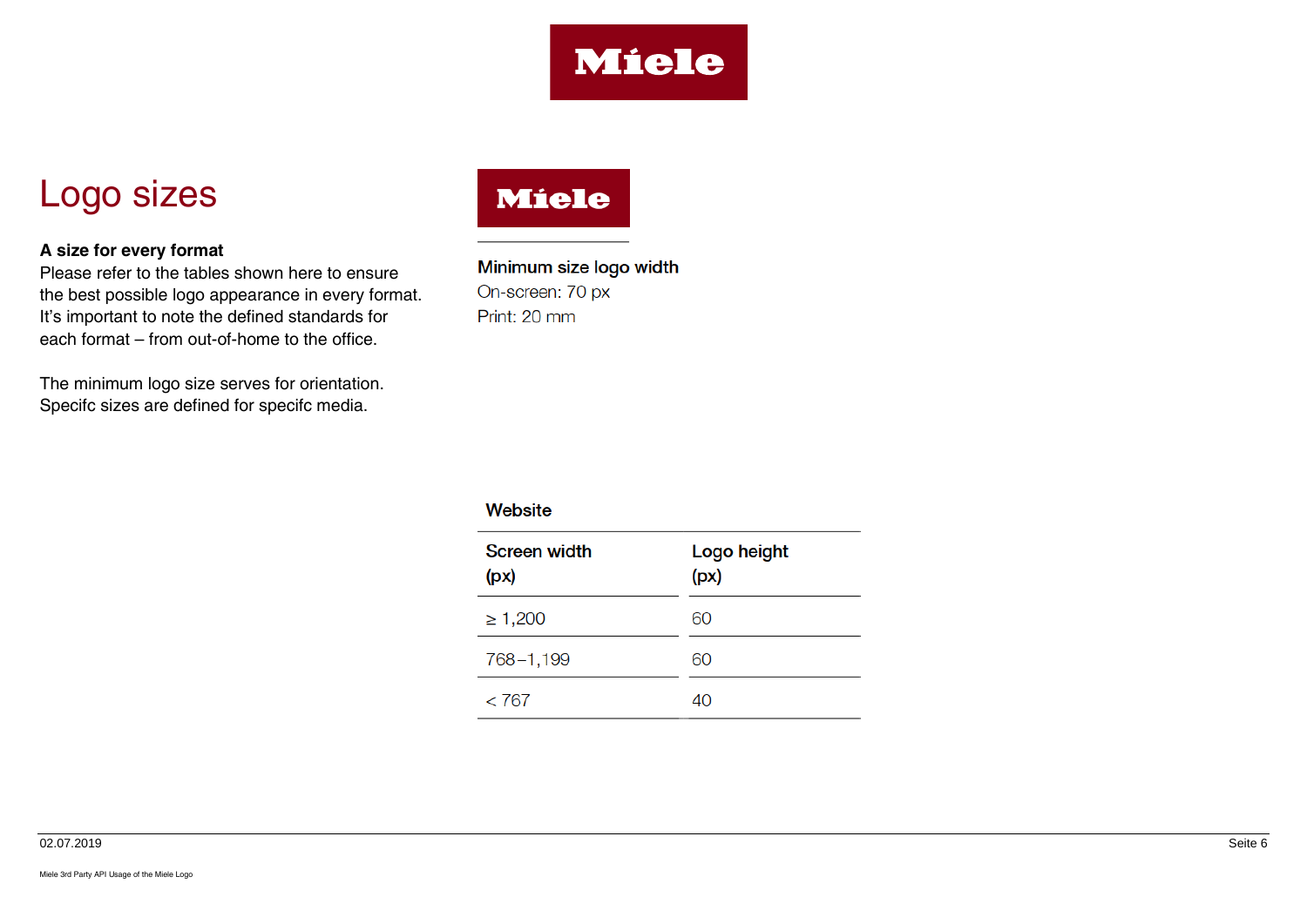

# Logo files

The following files are attached to this document.

Internet (SVG)

The logos are available in SVG 1.1 format with sRGB colors for applications that support SVG (Scalable Vector Graphics). They can be placed in web pages, for example using this HTML code (with PNG fallback for old browsers):

<img src="logo.svg" onerror="this.src=this.src.replace('.svg','.png'); this.onerror=null;" width="…" height=" $\dots$ " />

Miele\_Logo\_M\_Red\_sRGB.svg

Internet Master (PNG)

PNG files with transparent backgrounds are available to create Internet logos in pixel formats (e.g. as SVG fallback).

The master files must be scaled to the size desired and stored as GIF or PNG, using an image processing program (e.g. Adobe Photoshop, Corel PhotoPaint, GraphicConverter, Pixelmator, Acorn, GIMP, or others). Don't store as JPEG (color deviations and visible compression artifacts may occur, no transparency support)! Attention! Store PNG files for internet use without gamma value or color profile to prevent differences in appearance when displayed in different web browsers.

Miele\_Logo\_M\_Red\_sRGB.png